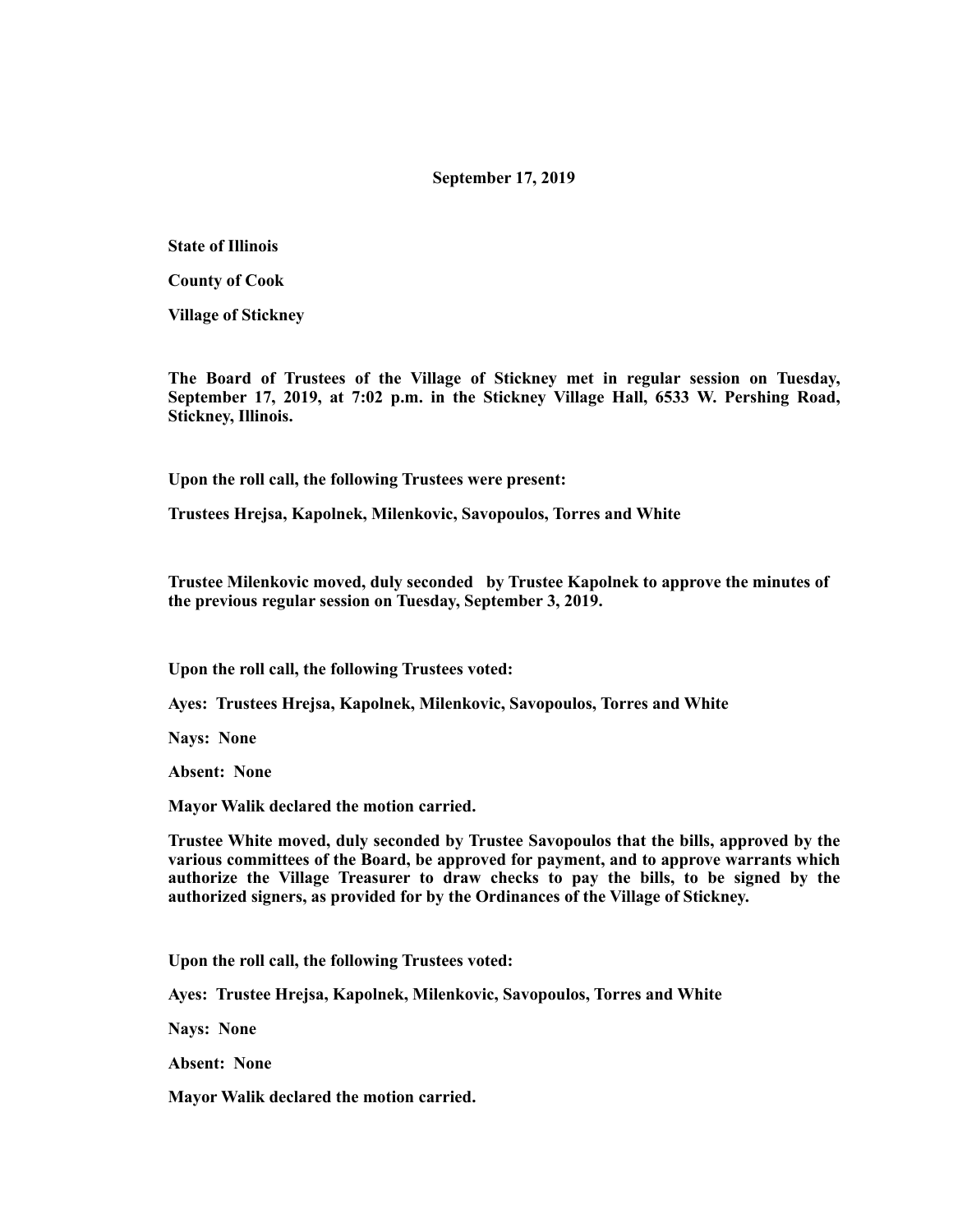**Trustee White moved, duly seconded by Trustee Savopoulos to pass and approve Ordinance 2019-14, "An Ordinance Amending Chapter 10, Article II, Division 3 of the Municipal Code of the Village of Stickney, regarding Video Gaming"** 

**Upon the roll call, the following Trustees voted:** 

**Ayes: Trustee Hrejsa, Kapolnek, Milenkovic, Torres and White** 

**Nays: None** 

**Absent: Trustee Savopoulos** 

**Mayor Walik declared the motion carried.** 

**The clerk corrected the hard copy error submitted in the packet that reflected the ordinance number as 2018-14. The motion is dealing with the revised number.** 

### **Page 2**

**Prior to the vote, the Mayor explained that this ordinance is to update the quantity of the machines. When the state updates the amount of machines from five to six, we will be ahead of it. Village Attorney Tiffany Jaworski added in that SB 690 or PA1010031 was, in fact, passed by the state.** 

**Trustee Kapolnek moved, duly seconded by Trustee Torres to pass and approve Ordinance 2019-15, "An Ordinance Amending Chapter 70, Article II of the Municipal Code, Village of Stickney, Illinois Regarding Refuse, Recyclables and Yard Waste"** 

**Upon the roll call, the following Trustees voted:** 

**Ayes: Trustee Hrejsa, Kapolnek, Milenkovic, Savopoulos, Torres and White** 

**Nays: None** 

**Absent: None** 

**Mayor Walik declared the motion carried.** 

**Prior to the vote, Trustee Kapolnek explained that this ordinance is for the multi-unit buildings in the Village. They have to make sure that their garbage is not flowing over. They must have a receptacle that will hold (1) cubic yard per unit. As an example our home receptacles are 96 gallons. We want to curb the rats. Village Attorney Tiffany Jaworski added that this ordinance updates this garbage ordinance in general. It hasn't be updated since the 80's. We included some provisions concerning e-waste and how e-waste is to be disposed of. Better definitions for terms were updated. A criterion is now provided on how multi-unit garbage is to be disposed of and how they are to be keeping their garbage maintained.** 

**Trustee White moved, duly seconded by Trustee Milenkovic to Approve Resolution 20-2019, "A Resolution Appointing the Village of Stickney's Illinois Municipal Retirement Fund Authorized Agent"** 

**Upon the roll call, the following Trustees voted:** 

**Ayes: Trustee Hrejsa, Kapolnek, Milenkovic, Savopoulos, Torres and White** 

**Nays: None**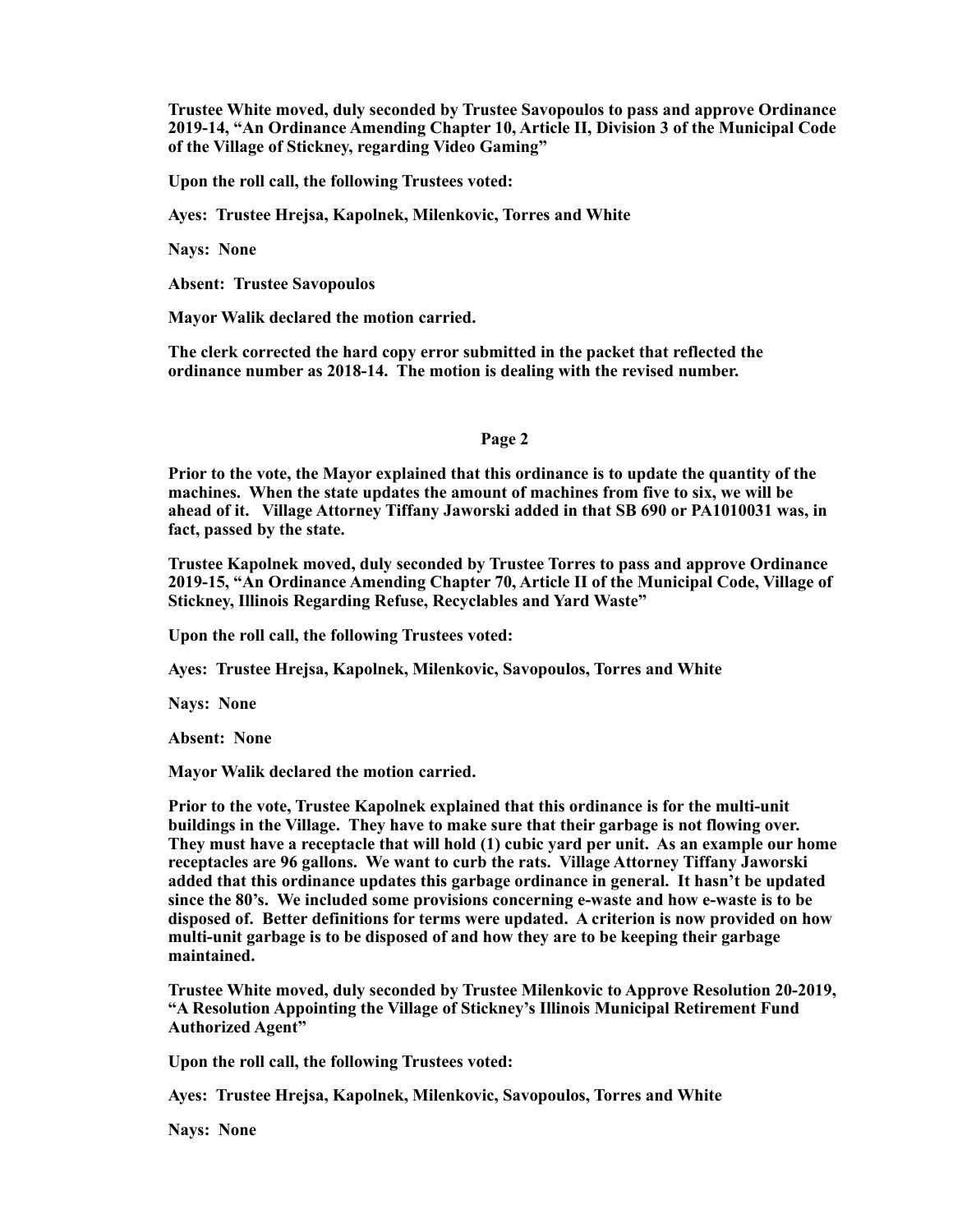**Absent: None** 

**Mayor Walik declared the motion carried.** 

**Prior to the vote the Mayor clarified that we didn't have an agent and this resolution is naming Beth Lukas as the agent.** 

**Trustee Savopoulos moved, duly seconded by Trustee Torres to Grant Permission to the Girl Scouts to Conduct their October 1-20, 2019 Fall Product Program and also January 1-19, 2020 Cookie Program in the Village of Stickney.** 

**Upon the roll call, the following Trustees voted:** 

**Ayes: Trustee Hrejsa, Kapolnek, Milenkovic, Savopoulos, Torres and White** 

**Nays: None** 

**Absent: None** 

**Mayor Walik declared the motion carried.** 

# **Page 3**

**Trustee Kapolnek moved, duly seconded by Trustee Hrejsa to Grant Permission to The Salvation Army to Conduct their Red Kettle Campaign November 1, 2019 to December 24, 2019 in the Village of Stickney** 

**Upon the roll call, the following Trustees voted:** 

**Ayes: Trustee Hrejsa, Kapolnek, Milenkovic, Savopoulos, Torres and White** 

**Nays: None** 

**Absent: None** 

**Mayor Walik declared the motion carried.** 

**Trustee Savopoulos moved, duly seconded by Trustee Torres to Grant Permission to the Stickney-Forest View Lions Club to Conduct their Annual Candy Day Solicitation on October 11 & 12, 2019 in the Village of Stickney** 

**Upon the roll call, the following Trustees voted:** 

**Ayes: Trustee Hrejsa, Kapolnek, Milenkovic, Savopoulos and Torres** 

**Abstain: Trustee White** 

**Nays: None** 

**Absent: None** 

**Mayor Walik declared the motion carried.** 

**MAYOR'S REPORT: Mayor Walik read a letter from Louis Viverito, Township of Stickney Supervisor. He offered his appreciation to the Stickney Fire Department for assisting an elderly woman who got stuck in the elevator at the Stickney Township building.**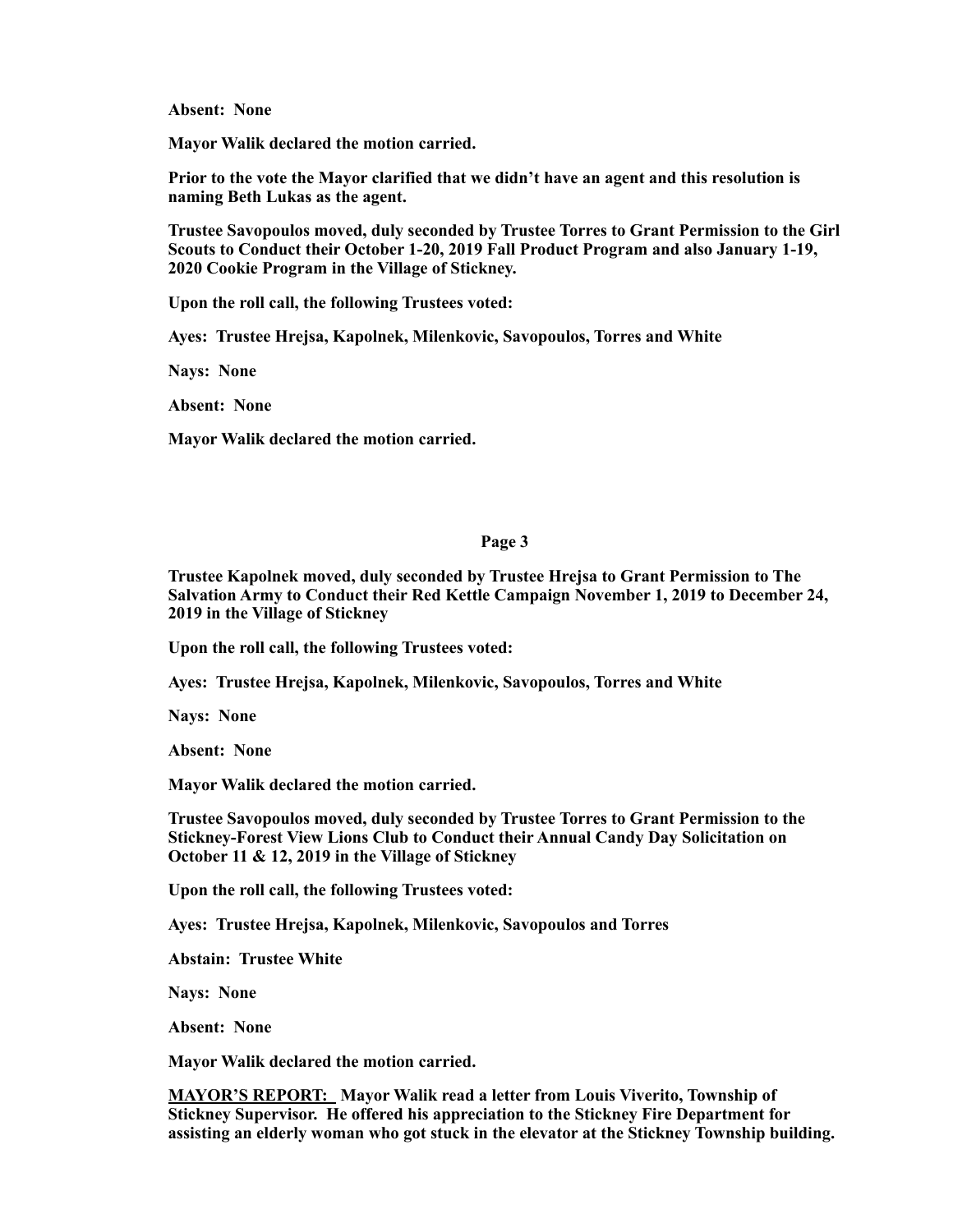**The Mayor assured people that we don't have a rat problem, but we want to take precautions by updating the garbage ordinance to prevent problems. Over the last three months there were over 20 overflowing garbage tickets written. We have zero tolerance on Pershing and Harlem. The Mayor thanked Parks and Recreation for the great Dog Fest last Saturday. We had approximately 150 people stopping by. There were 68 dogs there. A special thank you was extended to Public Works Director Joe Lopez and his crew from the**  Kozinski Family on 40<sup>th</sup> and Grove for the trimming of the trees on the entire block.

**CLERK'S REPORT: Clerk McAdams read a thank you note from residents Sylvia and Donald Hosek for all that has been done in the Village over the past year and for Stickney Family Day. Information pertinent to the Census 2020 was given.** 

# **TRUSTEE REPORTS:**

**Trustee Torres announced information concerning the October 19, Pumpkin Fest and the haunted, scary Halloween. She asked for volunteers (age 20 and over) to serve as Halloween actors for the event.** 

**Trustee Milenkovic informed us that the Tree Board meeting scheduled for this week will be rescheduled after the tree lottery applications have been completed at the end of this month. A survey was completed to find appropriate locations to plant approximately 40 trees that we will be receiving with the Morton Arboretum \$30,000 Tree Grant. Trustee Milenkovic supplied information about the "Moving Vietnam Memorial Wall". It will be located in Hillside September 26 to 30. We were reminded to donate to the Operation Support Our Troops.** 

### **Page 4**

**Trustee Savopoulos updated us on the 50/50 Sidewalk Program. There will be 191 squares replaced. The project should start next week. We have 100% participation. Everyone who filled out the request form has paid. This is a first. We have a new procedure that will be undertaken. A company called SSA will be able to cut concrete surfaces to make everything level. The cost will be \$60 as opposed to \$200 to replace them. We have 94 squares that we can shave down along 39th Street and Harlem Ave.** 

**Trustee White provided the end of the fiscal year 2019 Truck Division Report. We have a net income of \$80,091.71. This money comes from overweight trucks. This is a net income. Salary expenses have been taken out, street time, comp time, overtime and Medicare expenses from Officer John Flannigan. He is the main person on truck enforcement.** 

### **DEPARTMENT REPORTS:**

**Public Works Director Joe Lopez read a report from Waste Management on the shredding event held in the Village on August 24. There were 2400 pounds shredded. He told us that tree trimming will begin. Hydrant painting continues.**